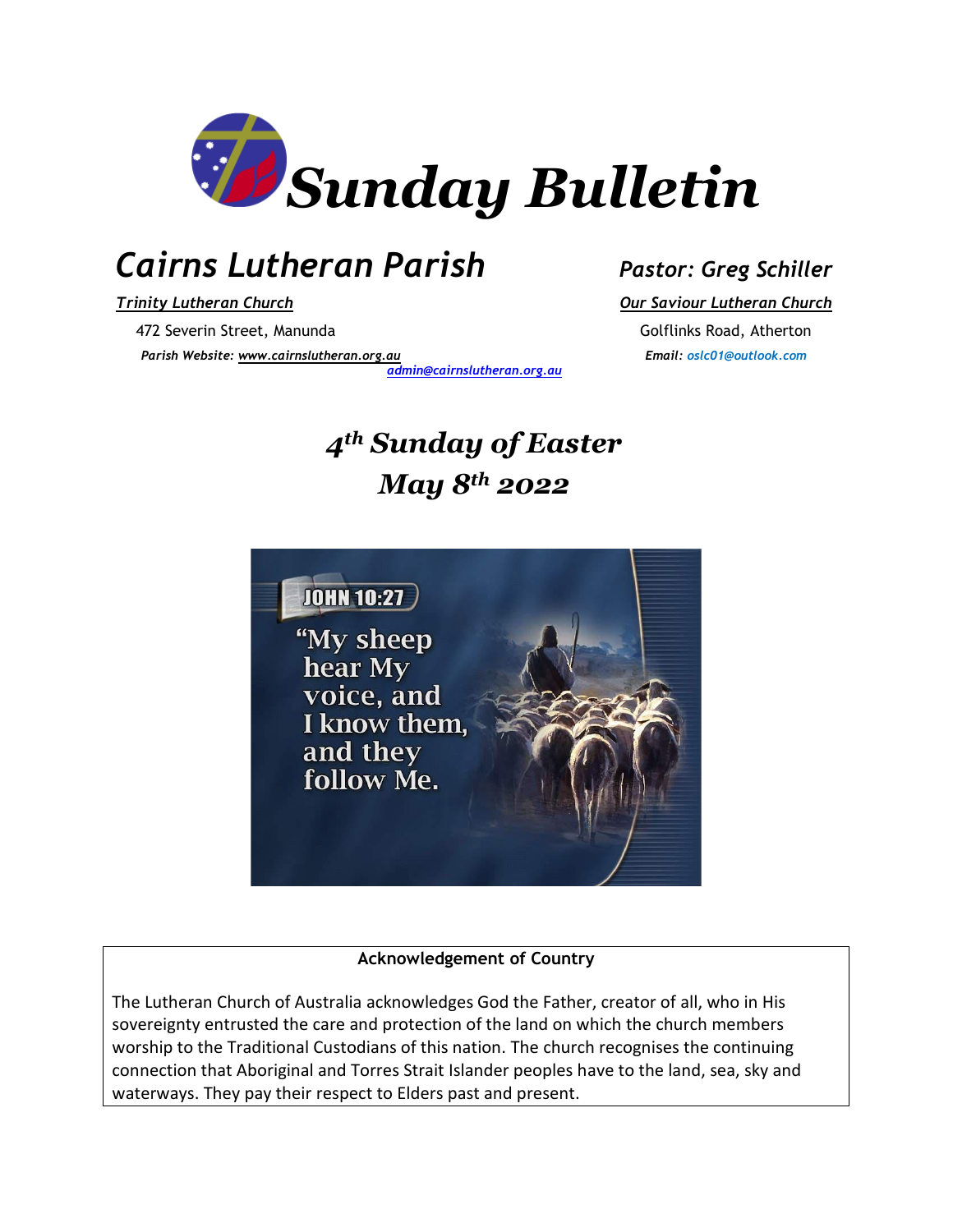

#### *Prayers from the Lutheran*

- All mothers, those who are missing their mums and those who have longed to be mothers, as we celebrate Mother's Day
- The members and leaders of St Johns Lutheran Church Murtoa Vic
- The people of Broken Hill NSW and the members and leaders of St Paul's Lutheran Church there
- Pastors who will this week attend the SA-NT District Pastors' Conference at St Petri Lutheran Church Nuriootpa
- Lutheran nurses in Australia, parish nurses and the nurses who serve in our Lutheran aged-care facilities on International Nurses Day (Thurs)
- Organisers and delegates for tomorrow's SA-NT District Convention at Redeemer Lutheran School Nuriootpa
- Those organising and attending the annual Lutheran Women of Victoria-Tasmania Convention this weekend (May21/22) at Seabrook Vic

#### *General Prayers*

- Pastor Greg, Rinnakaisa and Lauri, Uta Haring, and Doug and Bonnie who were married last Saturday, and all those currently battling Covid, as well as those recovering from Covid.
- The Guugu Yimithirr people of Hopevale on the 80<sup>th</sup> Anniversary of their evacuation to Woorabinda during WWII. Pray for their sorrow at this treatment

of their ancestors, as well as for them to follow in the steps of the Lord who showed his love and forgiveness for our wrongdoings by his death on the cross.

Peace Lutheran College, as they serve the Lord educating children under the leadership of Elisabeth Fenske. We also pray that the College is successful in finding a suitable Principal to take Elisabeth's place in 2023.

#### *REMINDER*

*Sunday,* **May 8** there will be no 10:00am service at Trinity. Instead, you are invited to worship at Peace Lutheran College at 9:30 am.

#### *Trinity Sunday Services*

**Radio 89.1 FM** Sundays at 9:00am a service recorded by Pastor Greg is broadcast. You can also access this at the same time on Cairns FM 89.1 on your devices.

**Online services** LCA has services available online from Hahndorf, SA or Toowoomba, Qld at<https://livestream.com/luthworship>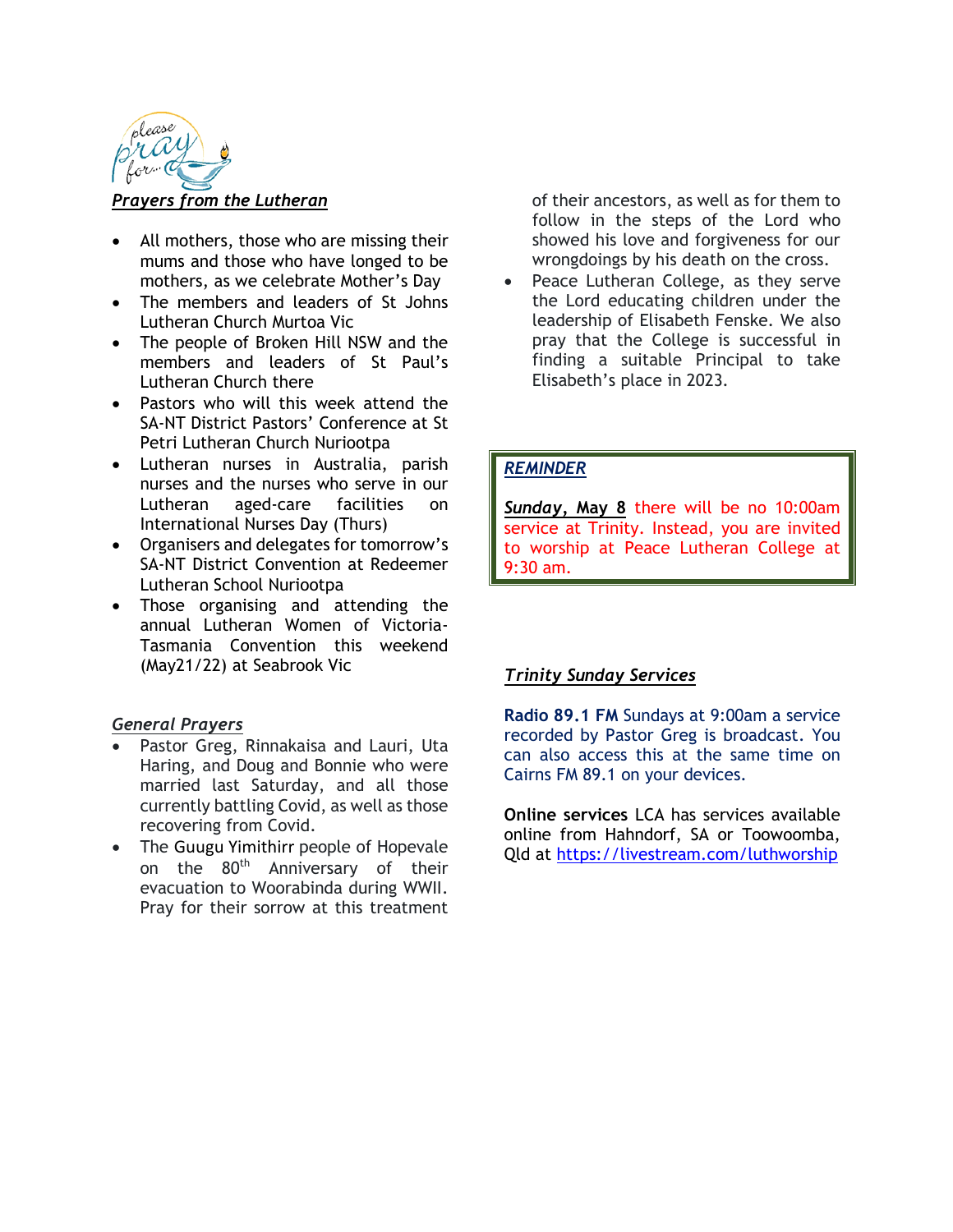#### *80th Anniversary of the evacuation of Guugu Yimithirr people to Woorabinda*

As mentioned in the prayers, this year is the  $80<sup>th</sup>$  anniversary of the forcible removal of the Guugu Yimithirr from the Cape Bedford Mission to Woorabinda during WWII. With no explanation or time to prepare, the people were taken to Cairns and put on a train to Woorabinda. They had no food or warm clothes. They had never been on a train before or experienced cold weather. They had to build their own bark humpies when they arrived at Worrabinda. We can only imagine how lost they felt. They were not able to return to Hopevale until 1949.

You Tube has two short videos about the evacuation:

Hope Vale's War

Evac:Tamara Gibson & Harols Bowen (a song in both Guugu Yimithirr and English)



 *Trinity Anniversary Celebrations*



2022 is a special year for this congregation as we celebrate the  $60<sup>th</sup>$  anniversary of the formation of Trinity Lutheran Church, Cairns and the 30<sup>th</sup> anniversary of the dedication of the new church building. With the assistance of a grant from LLL, these anniversaries will be celebrated at the 9:00am service on Sunday May 29, followed by a catered brunch.

The focus for the Anniversary service is children and youth, as they are the future of our church. We have witnessed the growth of Children's Church each Sunday and its effect, not only on the children, but on every member of the congregation. There is now a connection, a warm, intergenerational connection, between the children and the other members of the congregation, evident in the smiles and the lightness of heart as we listen to what the children have learnt each Sunday.

At the anniversary service we hope to reconnect with those young people who have been baptised or confirmed at Trinity in the past five years; with pastors who have led us in our sharing of the Word of God in Far North Queensland; and with the communities who have been part of our worship family in the north as we walk *Hand in Hand* with Jesus.

Put this date in your calendars and look for regular updates in the Bulletin.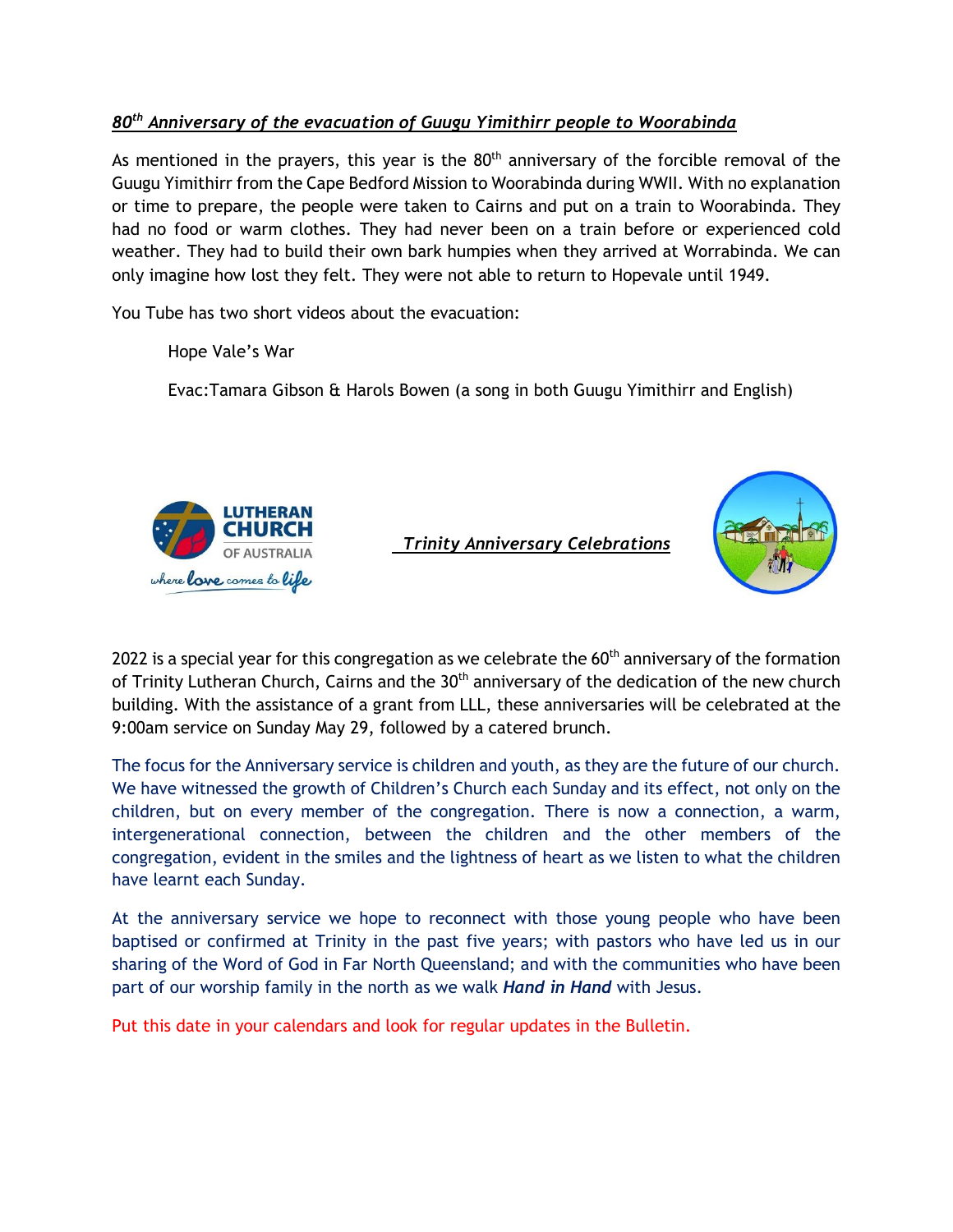# **No Greater Love**

*Greater love has no one than this, than to lay down one's life for his friends.* ~John 15:13

At this time of year, just after Easter and ANZAC day, I have a tendency to look back on my very blessed life – especially over the past 12 months – and consider all those folks who crossed my path and influenced or impacted me in some way. Sometimes these folks don't even know that their actions or words were meaningful to me. I think about my wife and the sacrifices she has made for me. About all the times she held her tongue when I probably deserved a good dressing-down. Or the times she nursed me when I was not well, or just listened when I wasn't in a good head space, or the times she knew when to leave me alone. I think about the times she sacrificed her quiet time to spend time with one of our boys because they needed to hear Mama's voice (these days that is usually by phone or FaceTime.) Even though they are grown men and living away from home they still need to talk with someone who will tell them the truth in a gentle and loving way; getting that from someone you love and trust is always a great place to start gathering advice.

Sometimes I like to sit out the back and have a cigar and a whiskey and let the world go by and spend time with my God. I pray for our church, for the work I am involved in, for the people we impact in that work, for my team and the folks we work with. I pray for my wife and my boys and extended family and friends. It is in these quiet times I realise the sacrifices many of these folks make that impact my life, what I do and how I do it, and I thank God that he has brought them across my path in this season.

I often think about my boys and the impact they have had on me. I am so thankful to our Lord for giving them to me. My life is so much richer because of them. I sometimes think about the mistakes I made as a parent. I am so grateful, and I praise God that despite my mistakes our boys are good, honest, respectful and decent young men. I am grateful that they are both engaged in careers that they enjoy and that bring them satisfaction. They have both chosen very different paths: one as a teacher serving his students; the other in the Army serving our community.

God is so good to us. Even when it feels like no one else cares, He still lets us know He is right there, lifting us up, especially when He sends special people to walk with us just when we need them. Easter of course reminds us of Christ's selfless sacrifice, of the lifesaving effect that results from His sacrifice. ANZAC day reminds us of the phenomenal sacrifices men and women across the history of our nation have made to help ensure the freedoms we enjoy today. My wife's example at home and at work as a teacher shows me how much she cares and is willing to give. My boys show me that they are now living their lives, following the example of their mum in being willing to sacrifice for the benefit of others.

Why do I share this with you all? Jesus said: "Greater love has no one than this, than to lay down one's life for his friends". Not too long after Jesus said this, He would indeed be doing this Himself in a very violent way, for me and you. I look at the small examples of sacrifice I see displayed in front of me every day, and while they cannot compare with Christ's ultimate sacrifice, they do display in a smaller way the same characteristic of love that was Christ's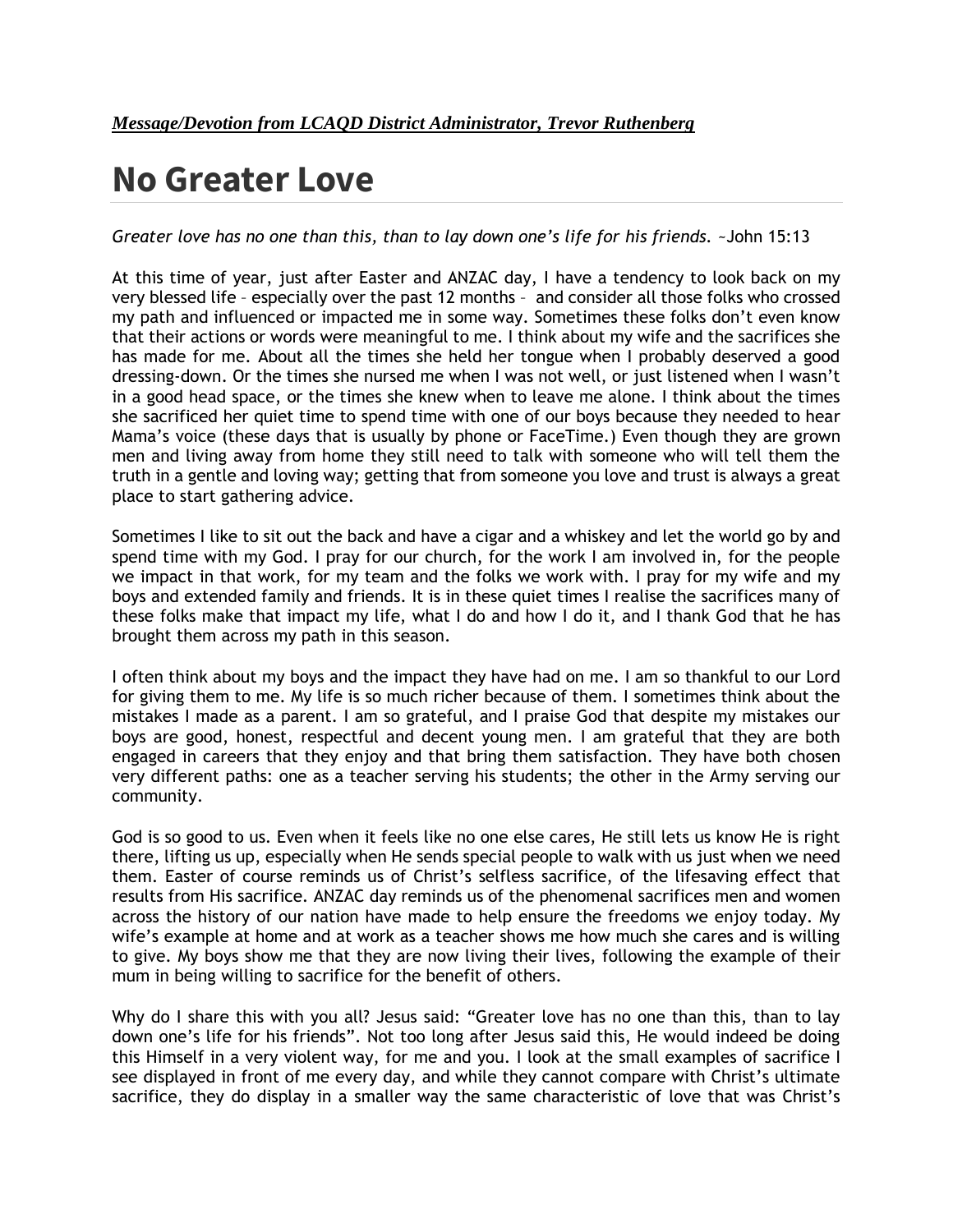motivation. It is in these displays of simple sacrifice that I see and experience Christ and I am so thankful to our Heavenly Father for these reminders of His presence, of His interest in my life and of His gift of love to me. This in turn inspires me to want to live my life in service to others.

May you experience this love in your lives and may you live your lives being that "place", where love comes to life.

#### *Big Trev Ruthenberg*

(Trevor is the son of Don, and his wife, Gaye, was one of the original teachers at Peace Lutheran College. She and Trevor were members of the Trinity Congregation during this time.)

#### *Roof* **Screws Replacement Maintenance**

Would you like to assist in funding this project? Why not help by donating:



A box of screws (\$50.00)

OR

A half box of screws (\$25.00)

OR

Just a few screws (any amount)

4000 screws required @ 50c per screw.

100 screws per box =  $$50.00$  per box.

Any donations will be thankfully received and will be tracked using this chart.





**We now have funds for 17 boxes of screws**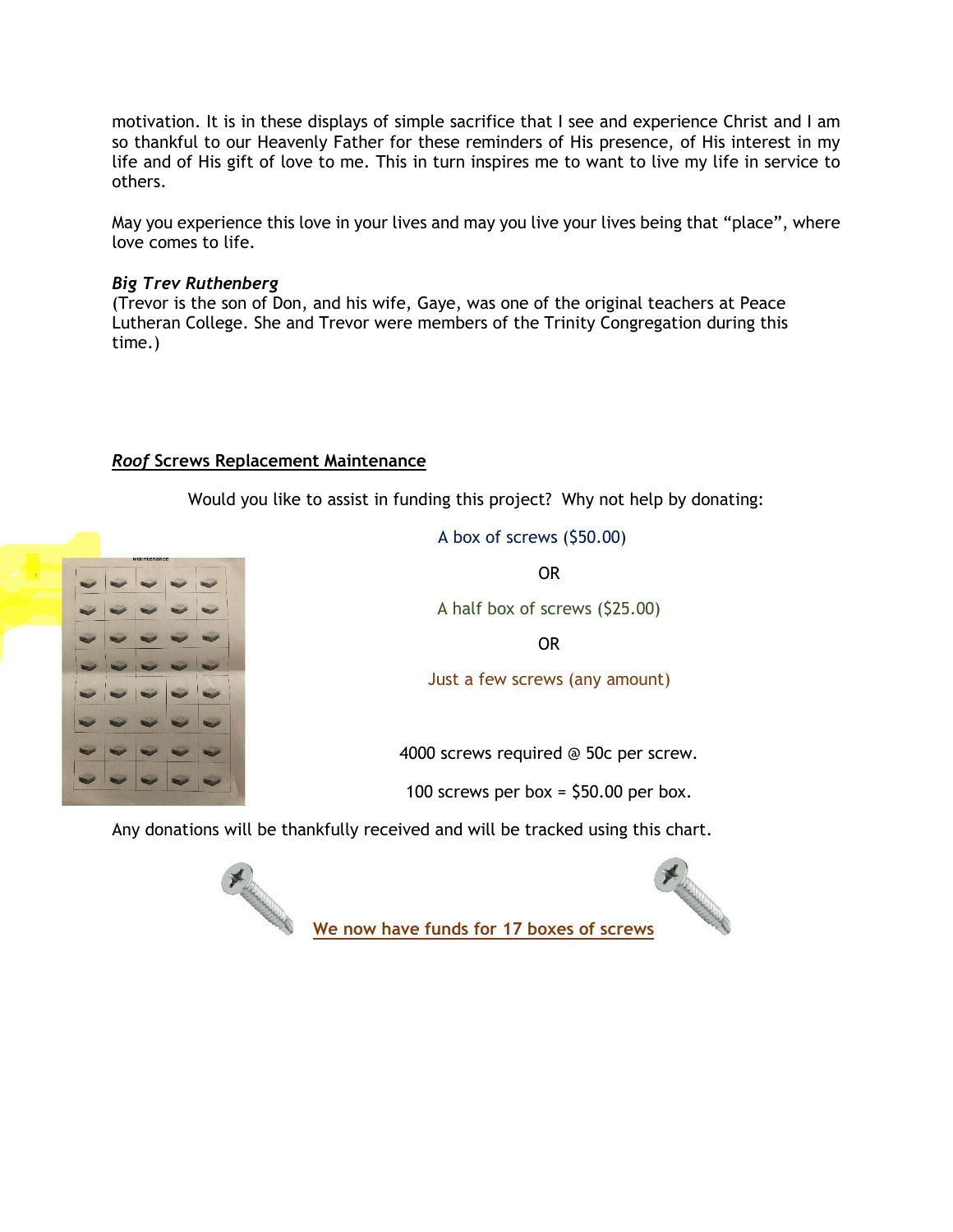#### *Rosters for 8:00am service*

*Please arrange a swap if you cannot help on your allocated day.* 

|                         | May 8 <sup>th</sup> | May 15 <sup>th</sup>   | May 22nd                | May 29th               |
|-------------------------|---------------------|------------------------|-------------------------|------------------------|
| Lesson<br><b>Reader</b> | Elaine Hausler      | Jenny Henselheit       | <b>Audrey Gardiner</b>  |                        |
| <b>Ushers</b>           | D & E Hausler       | A Gardiner             | A Gardiner              | P & P Schmidt          |
| <b>Powerpoint</b>       | Bernie Weidner      | Rod Krenske            | <b>Richard Lehmann</b>  | Rod Krenske            |
| <b>Church</b>           | Sheryl & Anna       | M Fraser & Maggie      | Anita Moran/Karla       | Elly Connolly/Freda    |
| <b>Cleaning</b>         | Rosendale           | Smid                   | Spanagel                | Eddington              |
| <b>Flowers</b>          | Trischa Thorne      | Maggie Smid            | Anita Moran             | Freda Eddington        |
| <b>Sanitising</b>       | Raelene, Noelene,   | Sheryl, Dean & Elaine, | Avryl, Peter & Kathy C, | Uta H, Patricia S, Pam |
| <b>Toilets</b>          | Marianne, Sayaka    | Maria B                | Pat W                   | S, Michael F           |
| Mowing                  | John F/Peter S      | John F/Peter S         | John F/ Peter S         | John F/Peter S         |

### *Calendar*

| Sun 8 <sup>th</sup>        | 8:00am    | Service of the Word                                    | <b>Trinity</b>       |
|----------------------------|-----------|--------------------------------------------------------|----------------------|
|                            | $9:30$ am | <b>Service of the Word</b>                             | <b>Peace College</b> |
|                            | 11:00am   | Service with Holy Communion                            | <b>Our Saviour</b>   |
| Sun $15th$                 | 8:00am    | <b>Service with Holy Communion</b>                     | <b>Trinity</b>       |
|                            | 10:00am   | <b>Service with Holy Communion</b>                     | <b>Trinity</b>       |
|                            | 11:00am   | Service of the Word - lay led                          | <b>Our Saviour</b>   |
| Mon $16th$                 | $9:30$ am | Lutheran Women Bible Study                             | Trinity              |
|                            |           |                                                        |                      |
| Wed 18th                   | 10:00am   | <b>Bible Study</b>                                     | <b>Our Saviour</b>   |
| Sun $22^{nd}$              | 8:00am    | Service of the Word                                    | Trinity              |
|                            | 10:00am   | Service of the Word - led by Martin Klink              | <b>Trinity</b>       |
|                            | 11:00am   | <b>Service with Holy Communion</b>                     | <b>Our Saviour</b>   |
| Tues $24th$                | 5:00pm    | <b>Pastoral Assistants</b>                             | Trinity              |
|                            |           |                                                        |                      |
| Sun May 29th               | 9:00am    | 30 <sup>th</sup> /60 <sup>th</sup> Anniversary Service | <b>Trinity</b>       |
|                            | 5:00pm    | Service of the Word                                    | <b>Our Saviour</b>   |
| Wed June 8 <sup>th</sup> - |           | <b>LCAQD Pastor's Conference and Synod</b>             | Highfields,          |
| Mon June $13th$            |           |                                                        | <b>Toowoomba</b>     |